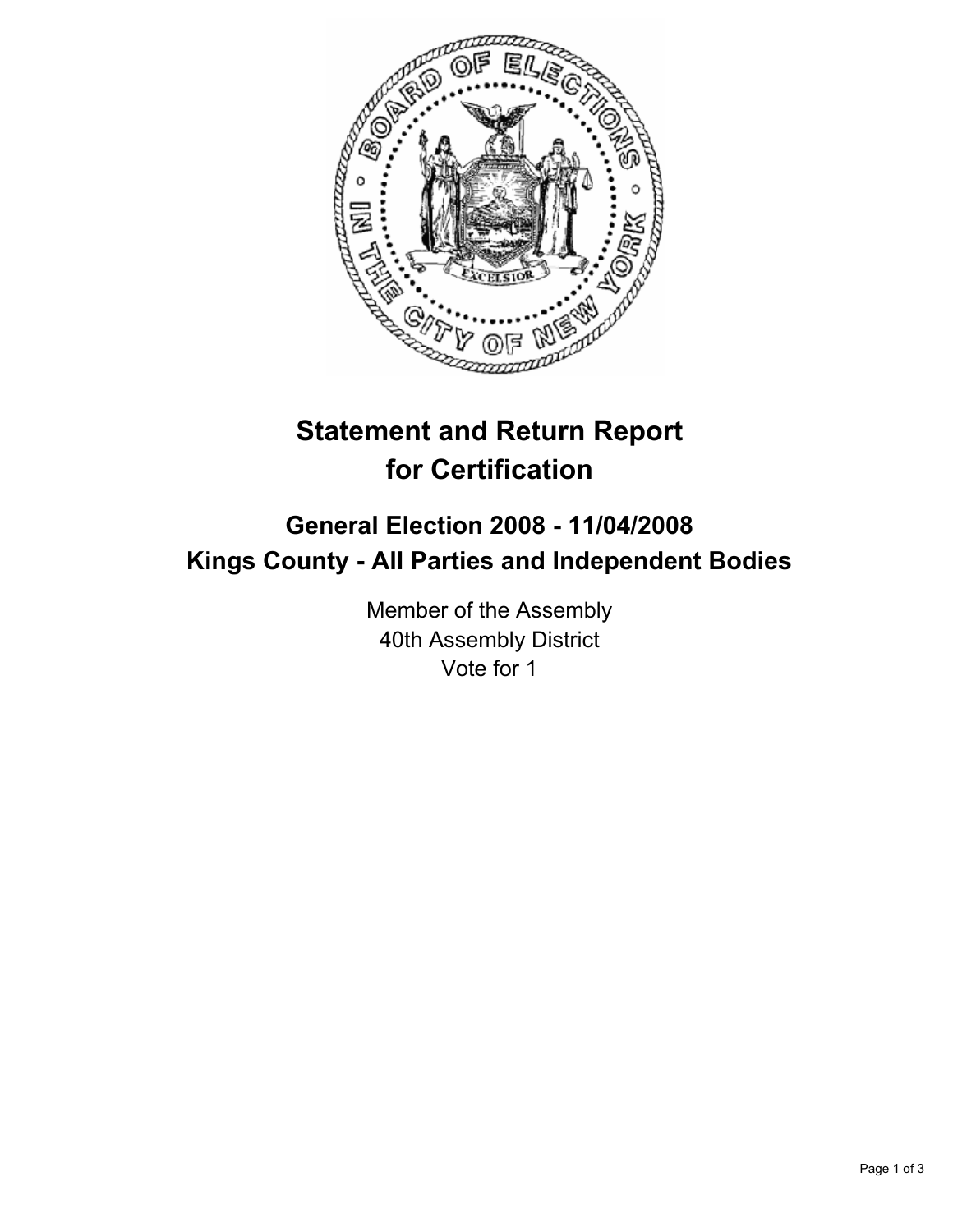

## **Assembly District 40**

| <b>PUBLIC COUNTER</b>            | 38,968 |
|----------------------------------|--------|
| <b>EMERGENCY</b>                 | 345    |
| ABSENTEE/MILITARY                | 654    |
| AFFIDAVIT                        | 2,303  |
| <b>Total Ballots</b>             | 42,334 |
| INEZ D BARRON (DEMOCRATIC)       | 28,528 |
| KENNETH WALUYN (REPUBLICAN)      | 921    |
| KENNETH WALUYN (CONSERVATIVE)    | 97     |
| INEZ D BARRON (WORKING FAMILIES) | 511    |
| <b>Total Votes</b>               | 30,057 |
| Unrecorded                       | 12.277 |